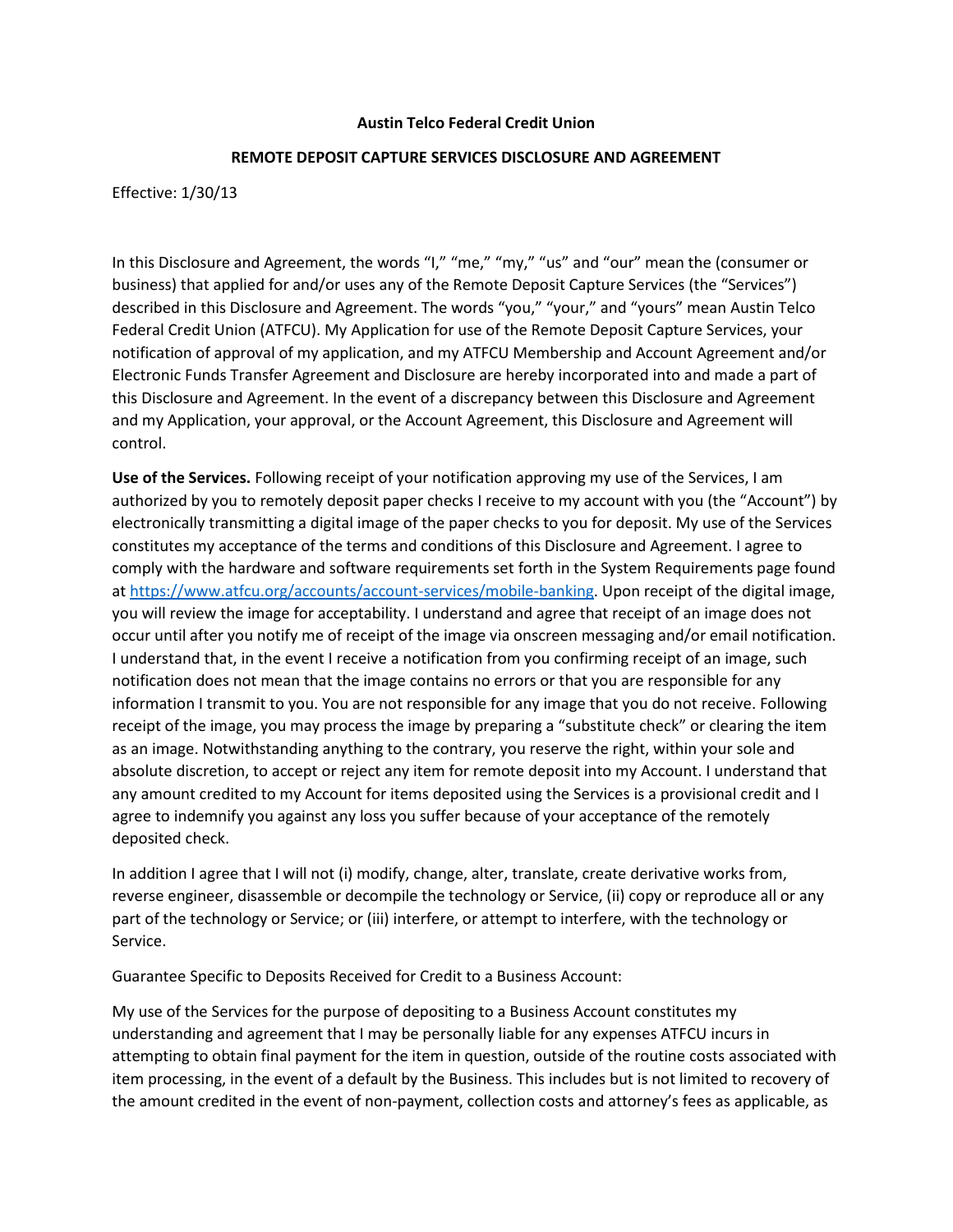well as any and all costs associated with ATFCU enforcing this Guarantee. This Guarantee shall benefit the ATFCU and its successors and assigns.

**Compliance with Law.** I agree to use the products and Service for lawful purposes and in compliance with all applicable laws, rules and regulations, as well as all laws pertaining to the conduct of my business if applicable. I warrant that I will only transmit acceptable items for deposit and have handled the original items in accordance with applicable laws, rules and regulations. I promise to indemnify and hold you harmless from any damages, liabilities, costs, expenses (including attorneys' fees) or other harm arising out of any violation thereof. This indemnity will survive termination of my Account and this Agreement.

**Notification.** I agree to notification via on screen display, email or other electronic forms of communication.

**Check Requirements.** Any image of a check that I transmit to you must accurately and legibly provide all the information on the front and back of the check at the time presented to me by the drawer. Prior to capturing the original check, I will endorse the back of the original check. My endorsement will include my signature. The image of the check transmitted to you must accurately and legibly provide, among other things, the following information: (1) the information identifying the drawer and the paying bank that is preprinted on the check, including complete and accurate MICR information and the signature(s); and (2) other information placed on the check prior to the time an image of the check is captured, such as any required identification written on the front of the check and any endorsements applied to the back of the check. The image quality for the check will meet the standards for image quality established by the American National Standards Institute ("ANSI"), the Board of Governors of the Federal Reserve, and any other regulatory agency, clearing house or association.

**Rejection of Deposit.** You are not liable for any service or late charges levied against me due to your rejection of any item. In all cases, I am responsible for any loss or overdraft plus any applicable fees to your Account due to an item being returned.

**Items Returned Unpaid.** With respect to any item that I transmit to you for remote deposit that you credit to my Account, in the event such item is dishonored, I authorize you to debit the amount of such item from the Account.

**Email Address.** I agree to notify you immediately if I change my email address, as this is the email address where you will send me notification of receipt of remote deposit items.

**Unavailability of Services.** I understand and agree that the Services may at times be temporarily unavailable due to the Financial Institution's system maintenance or technical difficulties including those of the Internet service provider, cellular service provider and Internet software. In the event that the Services are unavailable, I acknowledge that I can deposit an original check at your branches or by mailing the original check to you at 8929 Shoal Creek Blvd. Austin, TX 78757. It is my sole responsibility to verify that items deposited using the Services have been received and accepted for deposit by you. However, you will email notification of items that are rejected by the next business day following rejection.

**Business Days and Hours.** <https://www.atfcu.org/about/locations>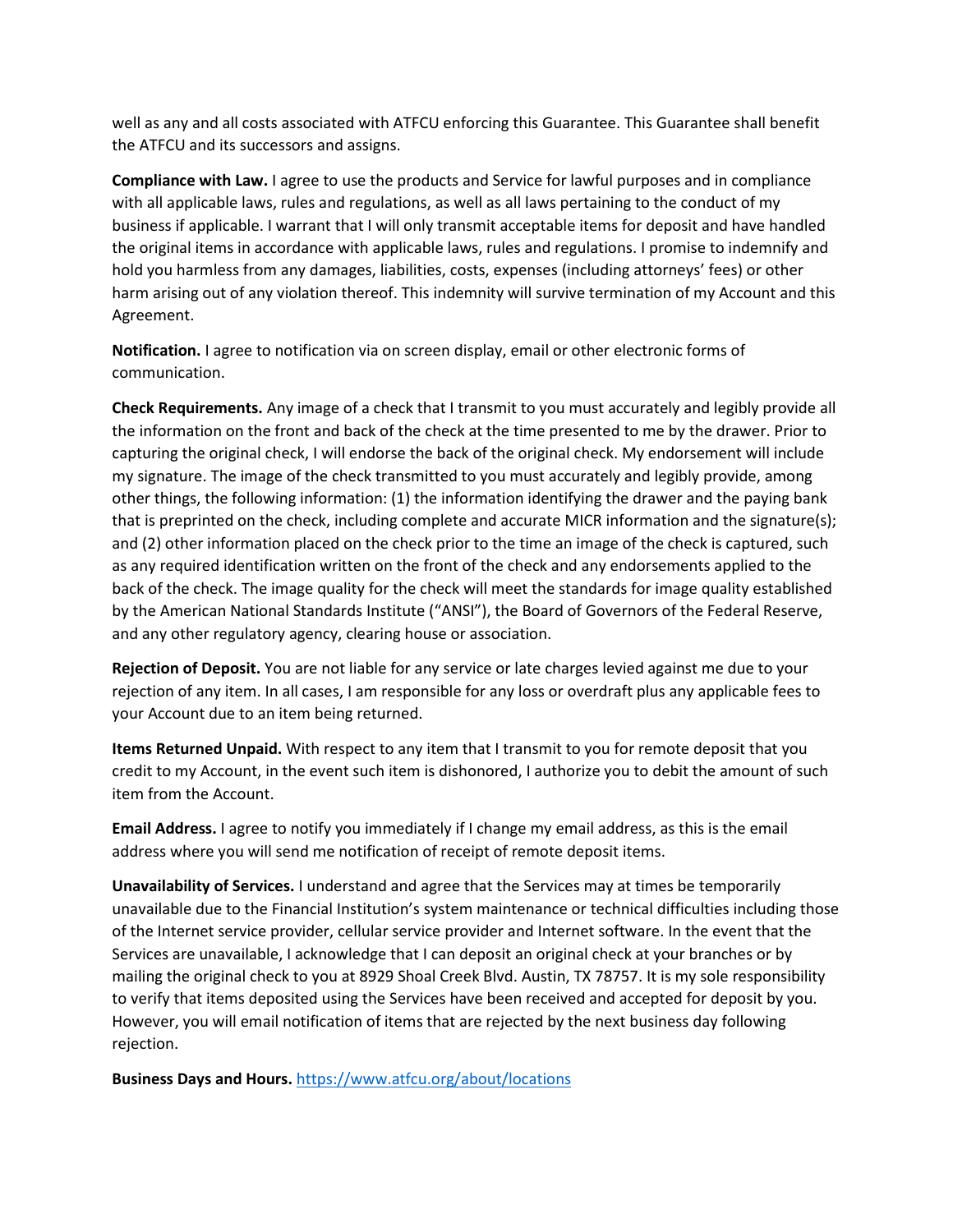**Funds Availability.** I understand and agree that, for purposes of deposits made using the Services, the place of deposit is Austin, TX. With regard to the availability of deposits made using the Services, such funds will be available as set forth in the link below.

# <https://www.atfcu.org/assets/files/1TbEzfOd>

**Internal Controls and Audit.** I understand and agree to adhere to the Internal Controls as described in this agreement and further detailed within this section. Furthermore I agree to comply with the Audit requirements prescribed by the Financial Institution within this Agreement.

**Accountholder's Warranties.** I make the following warranties and representations with respect to each image of an original check I transmit to you utilizing the Services:

1) Each image of a check transmitted to you is a true and accurate rendition of the front and back of the original check, without any alteration, and the drawer of the check has no defense against payment of the check.

2) The amount, the payee, signature(s), and endorsement(s) on the original check are legible, genuine, and accurate.

3) The electronically deposited check will include an endorsement indicating that the mobile deposited item is only payable to Austin Telco Federal Credit Union.

4) I will not deposit or otherwise endorse to a third party the original item (the original check) and no person will receive a transfer, presentment, or return of, or otherwise be charged for, the item (either the original item, or a paper or electronic representation of the original item) such that the person will be asked to make payment based on an item it has already paid.

5) Other than the digital image of an original check that I remotely deposit through your Services, there are no other duplicate images of the original check.

6) I have instituted procedures to ensure that each original check was authorized by the drawer in the amount stated on the original check and to the payee stated on the original check.

7) I am authorized to enforce each item transmitted or am authorized to obtain payment of each item on behalf of a person entitled to enforce such transmitted item.

8) The information I provided in my Application remains true and correct and, in the event any such information changes, I will immediately notify you of the change.

9) I have not knowingly failed to communicate any material information to you.

10) I have possession of each original check deposited using the Services and no party will submit the original check for payment.

11) Files and images transmitted to you will contain no viruses or any other disabling features that may have an adverse impact on your network, data, or related systems.

**Storage of Original Checks.** I must securely store each original check. If I am using the Service to deposit items into an account in the name of a Business to which I am a party I understand this means the original check(s) must be accessible only [under dual control] by my authorized personnel, that I deposit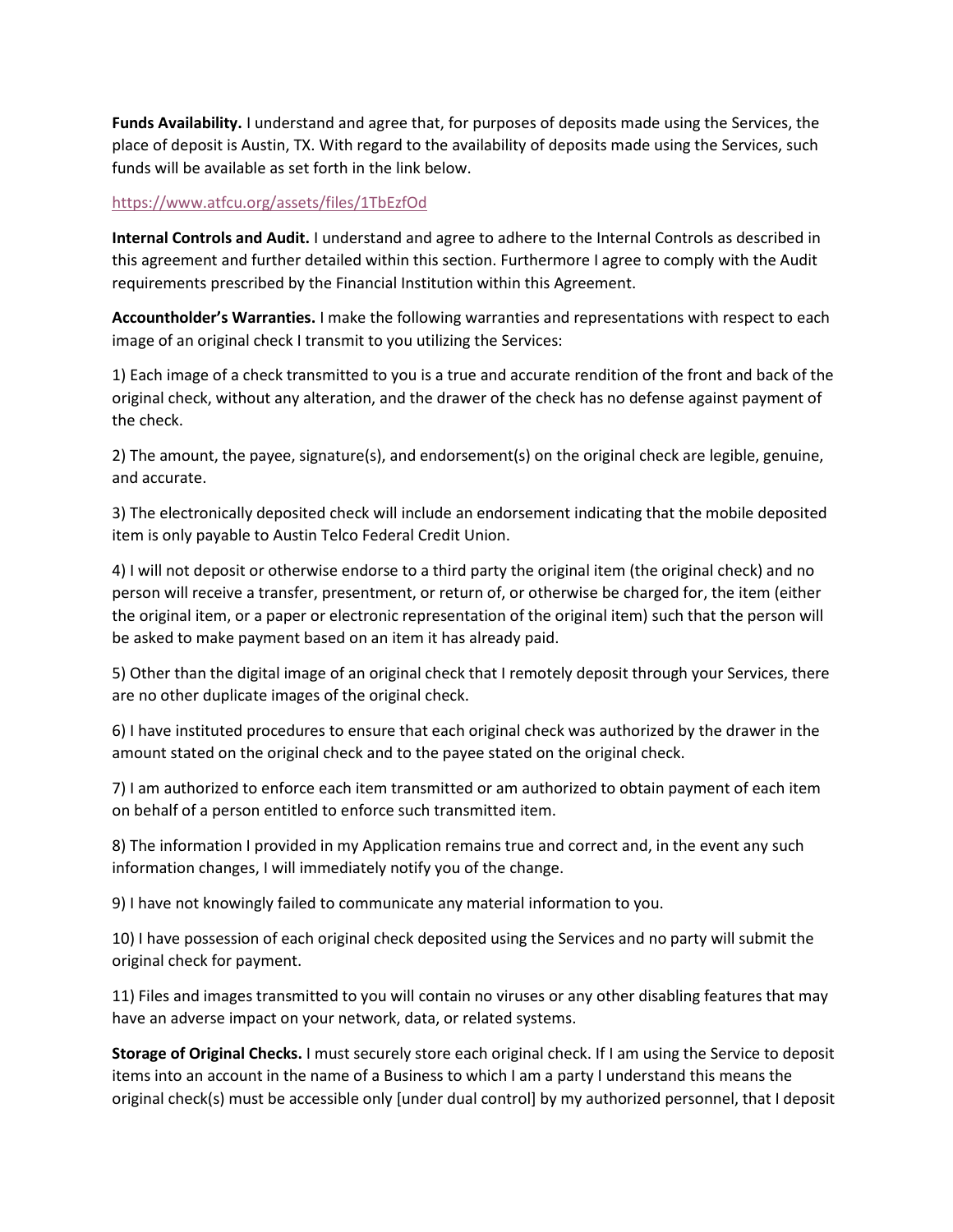using the Services for a period of 7 days after transmission to you. Persons who have access to the stored checks must be fully bondable and have passed a thorough screening. After such period expires, I will destroy the original check. I understand and agree that I am responsible for any loss caused by my failure to secure the original checks.

**Securing Images on Mobile Devices**. When using Mobile Deposit I understand that check images captured using my mobile device are stored on the device only until the associated deposit has been successfully submitted. I agree to promptly complete each deposit. In the event that I am unable to promptly complete my deposit, I agree to ensure that my mobile device remains securely in my possession until the deposit has been completed or to delete the associated images from the application.

**Accountholder's Indemnification Obligation.** I understand and agree that I am required to indemnify you and hold you harmless against any and all claims, actions, damages, liabilities, costs, and expenses, including reasonable attorneys' fees and expenses arising from my use of the Services and/or breach of this Disclosure and Agreement. I understand and agree that this paragraph shall survive the termination of this Agreement.

**In Case of Errors**. In the event that I believe there has been an error with respect to any original check or image thereof transmitted to you for deposit or a breach of this Agreement, I will immediately contact you regarding such error or breach as set forth below:

Telephone you at: 512-302-5555 x7190 or e-mail you at mobiledeposit@atfcu.org

**Limitation of Liability.** I understand and agree that you are not responsible for any indirect, consequential, punitive, or special damages or damages attributable to my breach of this Disclosure and Agreement.

**Charges for Use of the Services**. All charges associated with the Services are disclosed in your Fee Schedule which is made available via the ATFCU web page [\(https://www.atfcu.org/fees\)](https://www.atfcu.org/fees).

**Warranties.** I UNDERSTAND THAT THE FINANCIAL INSTITUTION DOES NOT MAKE ANY WARRANTIES ON EQUIPMENT, HARDWARE, SOFTWARE OR INTERNET PROVIDER SERVICE, OR ANY PART OF THEM, EXPRESSED OR IMPLIED, INCLUDING, WITHOUT LIMITATION, ANY WARRANTIES OF MERCHANTABILITY OR FITNESS FOR A PARTICULAR PURPOSE. THE FINANCIAL INSTITUTION IS NOT RESPONSIBLE FOR ANY LOSS, INJURY OR DAMAGES, WHETHER DIRECT, INDIRECT, SPECIAL OR CONSEQUENTIAL, CAUSED BY THE INTERNET PROVIDER, ANY RELATED SOFTWARE, OR THE FINANCIAL INSTITUTION'S USE OF ANY OF THEM OR ARISING IN ANY WAY FROM THE INSTALLATION, USE, OR MAINTENANCE OF MY PERSONAL COMPUTER HARDWARE, SOFTWARE, OR OTHER EQUIPMENT.

**Change in Terms**. You may change the terms and charges for the Services indicated in this Disclosure and Agreement by notifying me of such change and may amend, modify, add to, or delete from this Disclosure and Agreement from time to time. My use of the Services after receipt of notification of any change by you constitutes my acceptance of the change.

**Termination of the Services**. I may, by written request, terminate the Services provided for in this Disclosure and Agreement. You may terminate my use of the Services at any time upon written notice.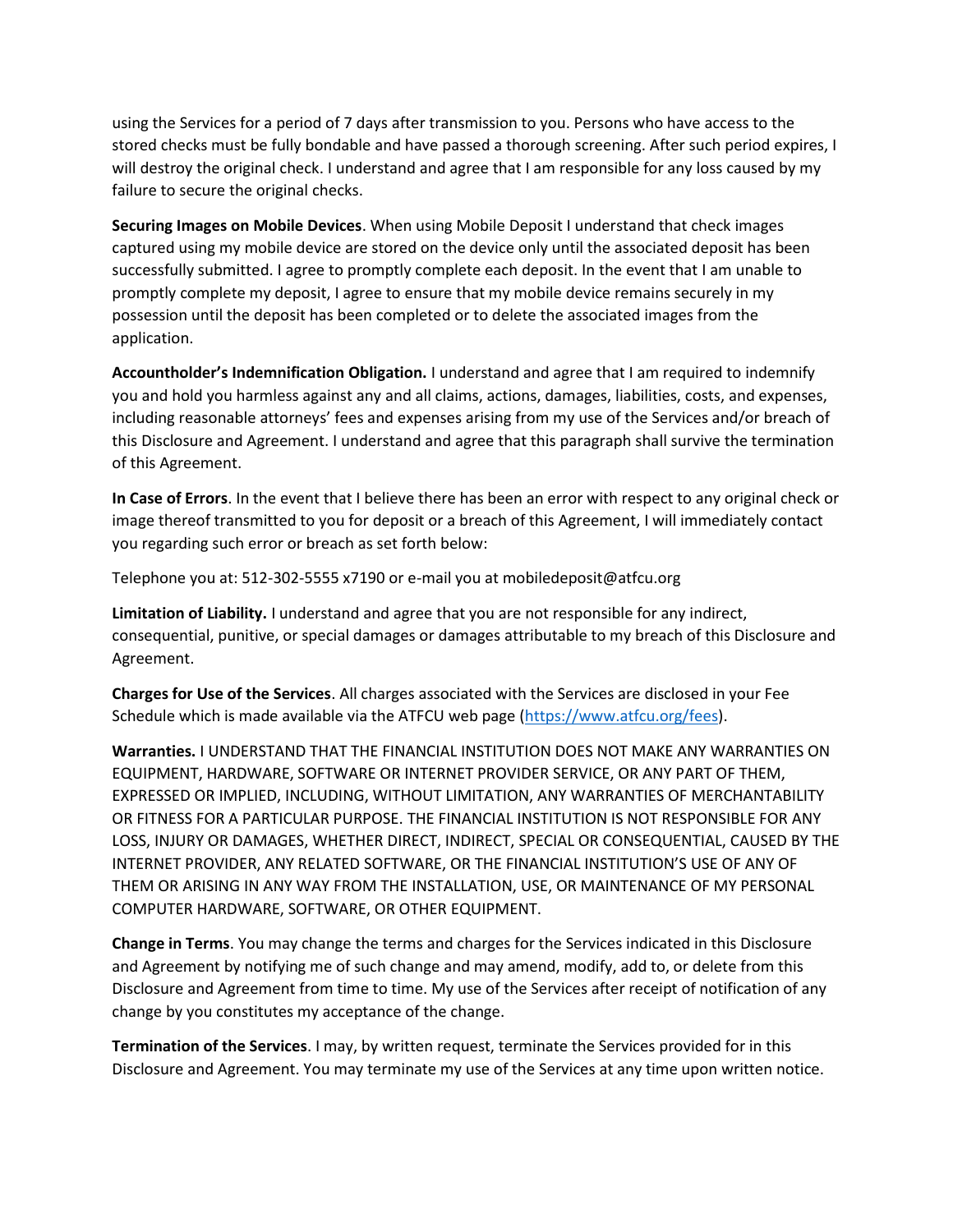In the event of termination of the Services, I will remain liable for all transactions performed on my Account.

**Relationship to Other Disclosures**. The information in these Disclosures applies only to the Services described herein. Provisions in other disclosure documents, as may be revised from time to time, remain effective for all other aspects of the Account.

**Governing Law.** I understand and agree that this Disclosure and Agreement and all questions relating to its validity, interpretation, performance, and enforcement shall be governed by and construed in accordance with the internal laws of the State of Texas, notwithstanding any conflict-of-laws doctrines of such state or other jurisdiction to the contrary. I also agree to submit to the personal jurisdiction of the courts of the State of Texas.

**Periodic Statement.** Any remote deposits made through the Services will be reflected on my monthly account statement. I understand and agree that I am required to notify you of any error relating to images transmitted using the Services by no later than 30 days after I receive the monthly periodic statement that includes any transaction I allege is erroneous. I am responsible for any errors that I fail to bring to your attention within such time period.

**Limitations on Frequency and Dollar Amount.** I understand and agree that I cannot exceed the limitations on frequency and dollar amounts of remote deposits that are set forth by you.

**Unacceptable Deposits.** I understand and agree that I am not permitted to deposit the following items using the Services:

- 1) Any item drawn on my account or my affiliate's account.
- 2) Any item that is stamped with a "non-negotiable" watermark.
- 3) Any item that contains evidence of alteration to the information on the check.
- 4) Any item issued by a financial institution in a foreign country.
- 5) Any item issued in a foreign currency.
- 6) Any item that is incomplete.
- 7) Any item that is "stale dated" or "post dated."
- 8) Savings Bonds

**Changes in Financial Circumstances.** I understand and agree that I must inform you immediately in the event a material change in my financial circumstances as or in any of the information provided in my Application including any supporting financial information. If I am using the Service to deposit items into an account in the name of a Business to which I am a party, this includes, but is not limited to, notification of the following: (a) changes in transaction volumes at my business; (b) any change in a representation or statement made or furnished to you by me or on my behalf in my Application; (c) a material change occurs in my ownership or organizational structure (acknowledging that any change in ownership will be deemed material when ownership is closely held); (d) I liquidate or dissolve, or enter into any consolidation merger, partnership, or joint venture; (e) I sell any assets except in the ordinary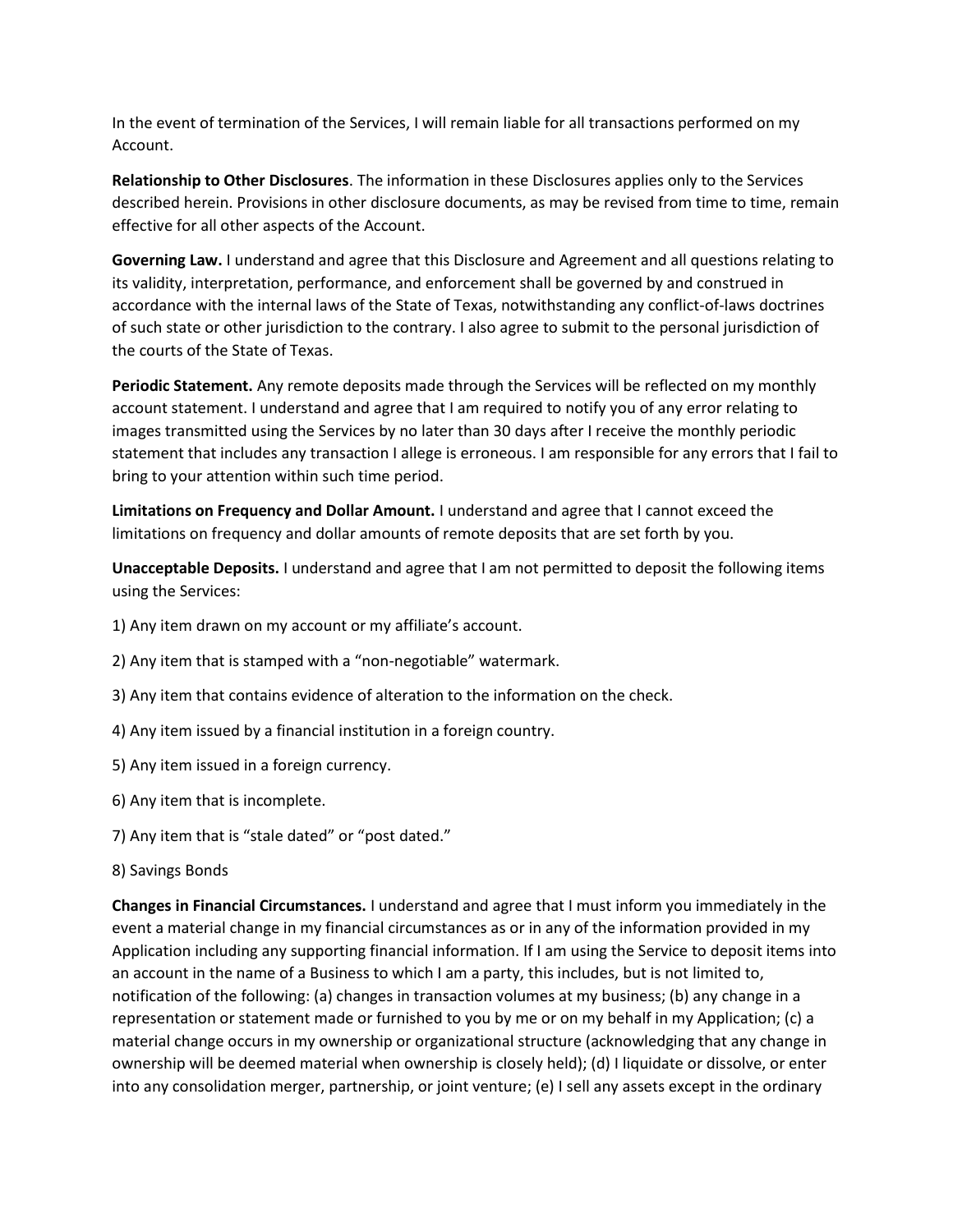course of my business as now conducted, or sell, lease, assign or transfer any substantial part of my business

or fixed assets or any property or other assets necessary for the continuance of my business as now conducted including, without limitation, the selling of any property or other assets accompanied by the leasing back of the same; (f) I cease doing business, become insolvent, a receiver is appointed for all or any part of my property, I make an assignment for the benefit of creditors, or any proceeding is commenced either by me or against me under any bankruptcy or insolvency laws or any other law or laws relating to debtors; (g) any guaranty of my indebtedness to you, whether related or unrelated to the Account or the Services, ceases to be in full force and effect or is declared to be null and void; or the validity or enforceability thereof is contested in a judicial proceeding; or any guarantor denies that it has any further liability under such guaranty; or any guarantor defaults in any provision of any guaranty, or any financial information provided by any guarantor is false or misleading); (h) I or any guarantor dies; if I am a sole proprietorship, the owner dies; if I am a partnership, any general or managing partner dies; if I am a corporation, any principal officer or 10.00% or greater shareholder dies; if I am a limited liability company, any managing member dies; if I am any other form of business entity (any person(s) directly or indirectly controlling ten percent (10.00%) or more of the ownership interests of such entity dies; (i) any creditor tries to take any of my property on or in which you have a lien or security interest, including a garnishment of any of my accounts with you; (j) a judgment or judgments is entered against me or any guarantor(s) in the aggregate amount of \$250 or more that is not satisfied within thirty (30) days *or*  stayed pending appeal; (k) an involuntary lien or liens is attached to any of my assets or property and not satisfied within thirty (30) days or stayed pending appeal; (l) an adverse change occurs in my financial condition or applicable credit histories; and (m) I am in default under any agreement for borrowed money or any other material contract. I agree to provide you any financial records you reasonably request to determine my financial status during the term of this Disclosure and Agreement.

**Confidentiality.** I acknowledge and agree that confidential data relating to your Services, marketing, strategies, business operations and business systems (collectively, "Confidential Information") may come into my possession in connection with this Disclosure and Agreement. I understand and agree that I am prohibited from disclosing and agree to maintain the confidentiality of your Confidential Information.

**Waiver.** The failure of either party to seek a redress for violation, or to insist upon the strict performance, of any covenant, agreement, provision, or condition hereof shall not constitute the waiver of the terms or of the terms of any other covenant, agreement, provision, or condition, and each party shall have all remedies provided herein with respect to any subsequent act which would have originally constituted the violation hereunder.

**Relationship**. This Disclosure and Agreement does not create, and shall not be construed to create, any joint venture or partnership between the parties. No officer, employee, agent, servant, or independent contractor of either party shall at any time be deemed to be an employee, servant, agent, or contractor of the other party for any purpose whatsoever.

#### **SYSTEM REQUIREMENTS**